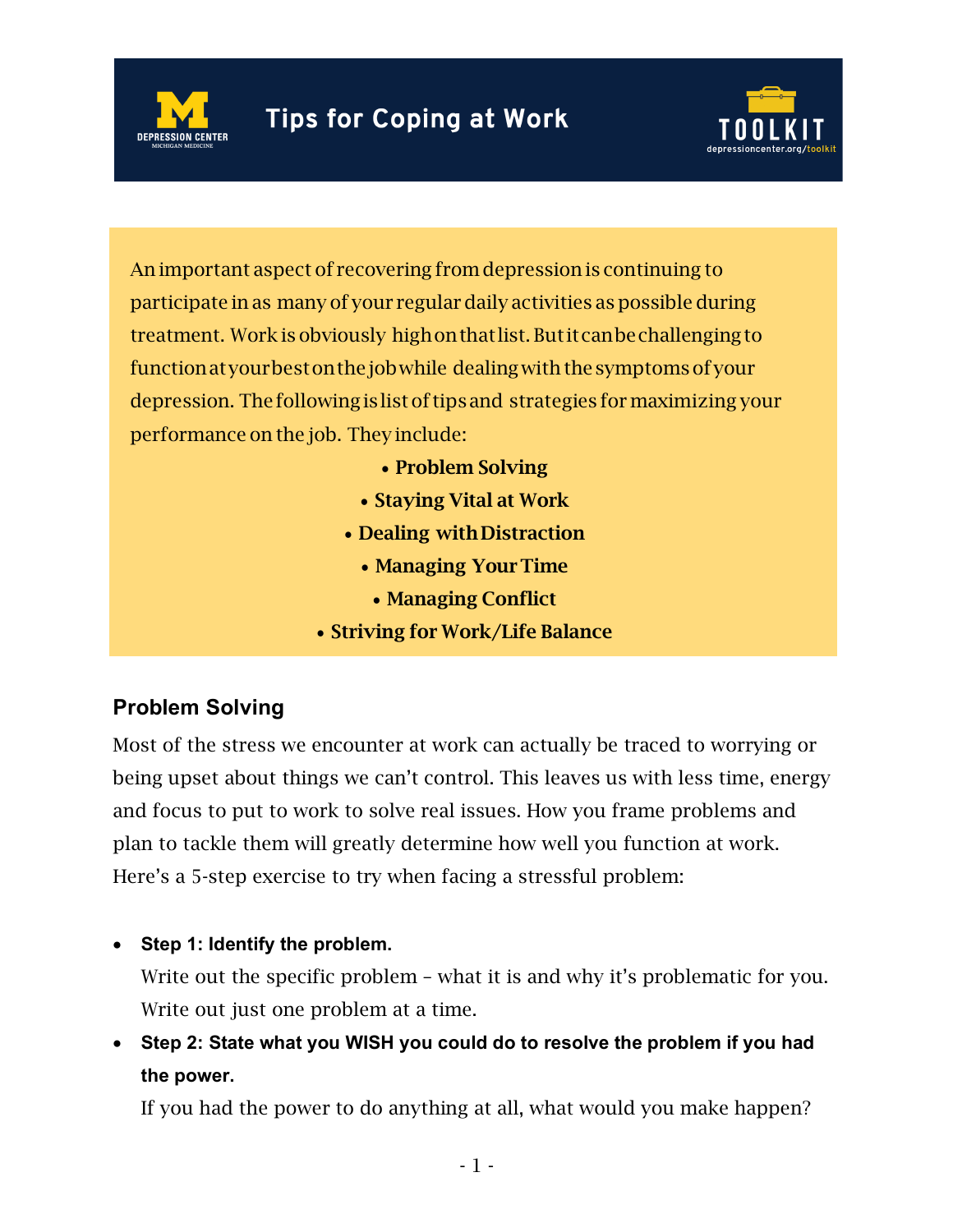- **Step 3: State what you are NOT able to do to solve the problem.** Realistically admit your limits when it comes to addressing the issue.
- **Step 4: State what you ARE able to do to solve the problem.** What can you reasonably do to change the situation? List all f the ways you could approach the problem.
- **Step 5: Choose your course of action.**

Cross off your list the items you wish you could do, and those you cannot do. Then examine what's left, selecting the best option or options and planning how you will put them into action. The result will be a complete, "doable" plan you can follow through on until the problem is solved – or at least improved.

## **Staying vital at work**

Maintaining high spirits, motivation and a sense of purpose at work can be challenging. Here are some tips to try when you feel your working life needs a boost:

• **Do more of what you like.**

Draft a list of things about your job you most enjoy, and areas where you think you make the greatest contribution. Then look for patterns and opportunities to create more of those opportunities.

• **Learn something new.**

Develop and nurture your curiosity and untapped talents.

• **Practice gratitude.**

At the start of the workday and again at the end, acknowledge your coworkers for their contributions.

• **Create a quiet space for reflection.** Find a place away from noise and interruption to go when you need to gather your thoughts.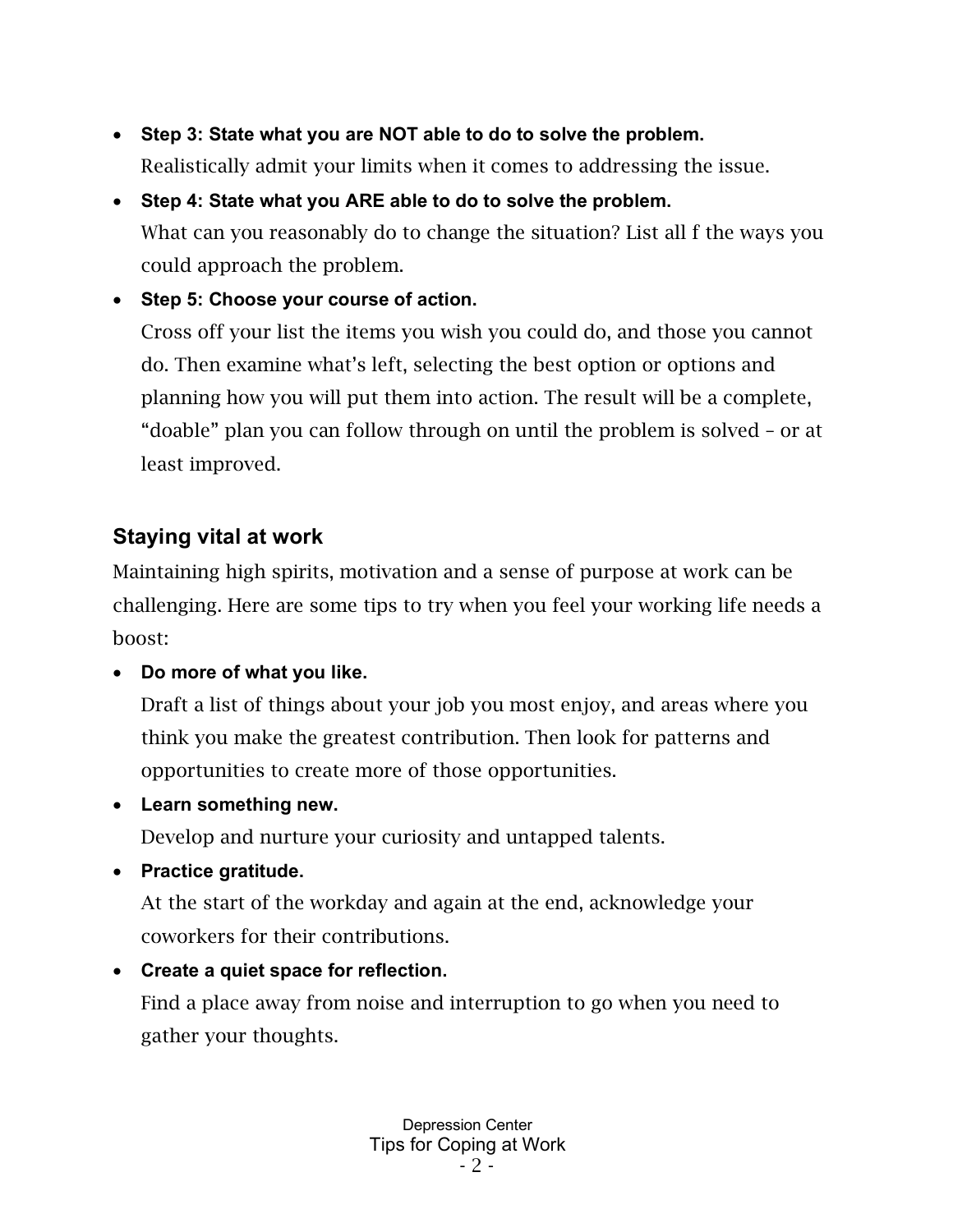#### • **Ask yourself these questions:**

What did I do today to make someone else's day better? What values drove my actions today?

- **Create a forum where others can share the differences they're making.** Perhaps there is an opportunity at regular staff meetings for a few minutes of this kind of sharing, which is fun and provides a chance for genuine connection.
- **Remember: everyone has a story.**

Take time to listen to others and reflect on what you share in common.

• **Coach someone else to find their passion.**

Ask questions about what another person is looking for in their work. You may find that you can help them find ways to bring more to their work experience.

• **Aspire each and every day.**

Whether or not you ever reach it, setting a goal for the future helps provide you with direction and a reason to be enthusiastic today.

• **Look for motivation to tackle difficult or unpleasant tasks.**

Some people prefer to start with a difficult task to get it out of the way. Others alternate pleasant with unpleasant jobs so that as soon as a tough task is finished, it's followed by a more enjoyable one. Determine what strategy works best for you.

• **Whenever possible, collaborate.**

Not only is working with others more energizing and fun, but some of the best work results when individuals "bounce" ideas off of each other.

## **Dealing with distraction**

Try these simple strategies to help keep you focused on the job:

• **Start each day with a task list.**

Keep your list in sight all day, checking off each assignment as it is completed.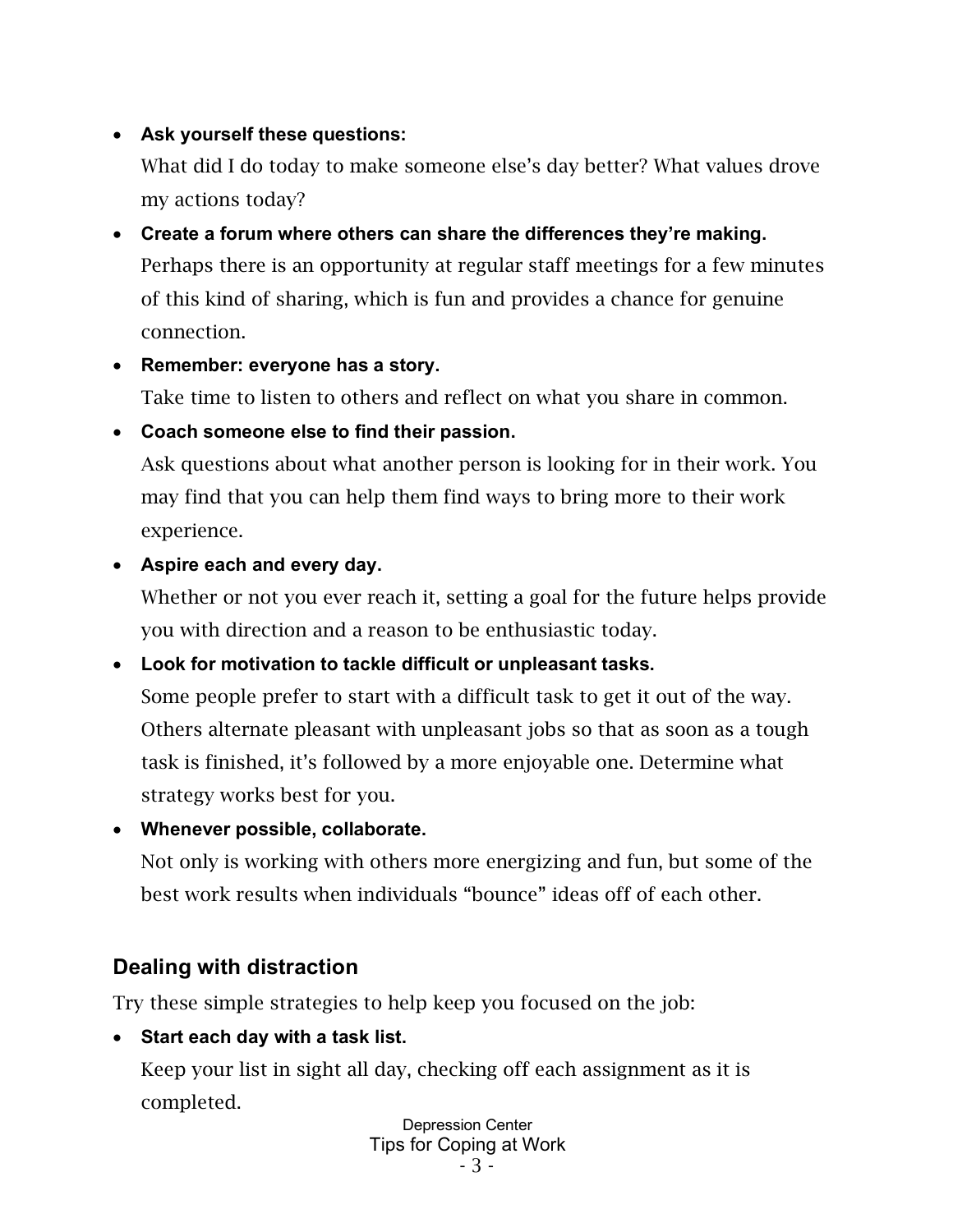#### • **Break down big assignments into five-minute "mini-tasks."**

Smaller tasks form the stepping-stones to completing the whole project over time. Even if you are interrupted along the way by an emergency or "must do now" request, finish your current mini-task first so that it will be clear later which step to undertake next.

- **Check e-mail only at regular intervals.** Constantly stopping your task each time you receive an email prompt makes progress very difficult. Plan regular times to check your email such as on the half-hour to avoid getting sidetracked.
- **Control or eliminate distractions.** When possible, find a way to schedule uninterrupted work time. Strategies like closing your door, posting a sign to let others know you are unavailable, or forwarding your calls to voicemail.

#### **Managing your time**

Two of the most common complaints expressed by people dealing with stress or anxiety are that they have "too much to do in too little time" and that they wish they had "more hours in the day." The fact is, the more worried and stressed you are, the less energy and focus you have to devote to the tasks at hand because of the draining nature of stress itself. That's why the first step toward better time management is to address your stress level and increase your energy:

• **Spend time each day on relaxation.**

Feeling more relaxed and invigorated will help you tackle the tasks at hand with more productivity and less anxiety.

Here are some additional steps you can take to better manage your time:

#### • **At the start of the day, make a prioritized task list.**

Depression Center Tips for Coping at Work List every major task you need to accomplish that day, and prioritize them from the highest importance to the lowest. Then cross off each task as it is

- 4 -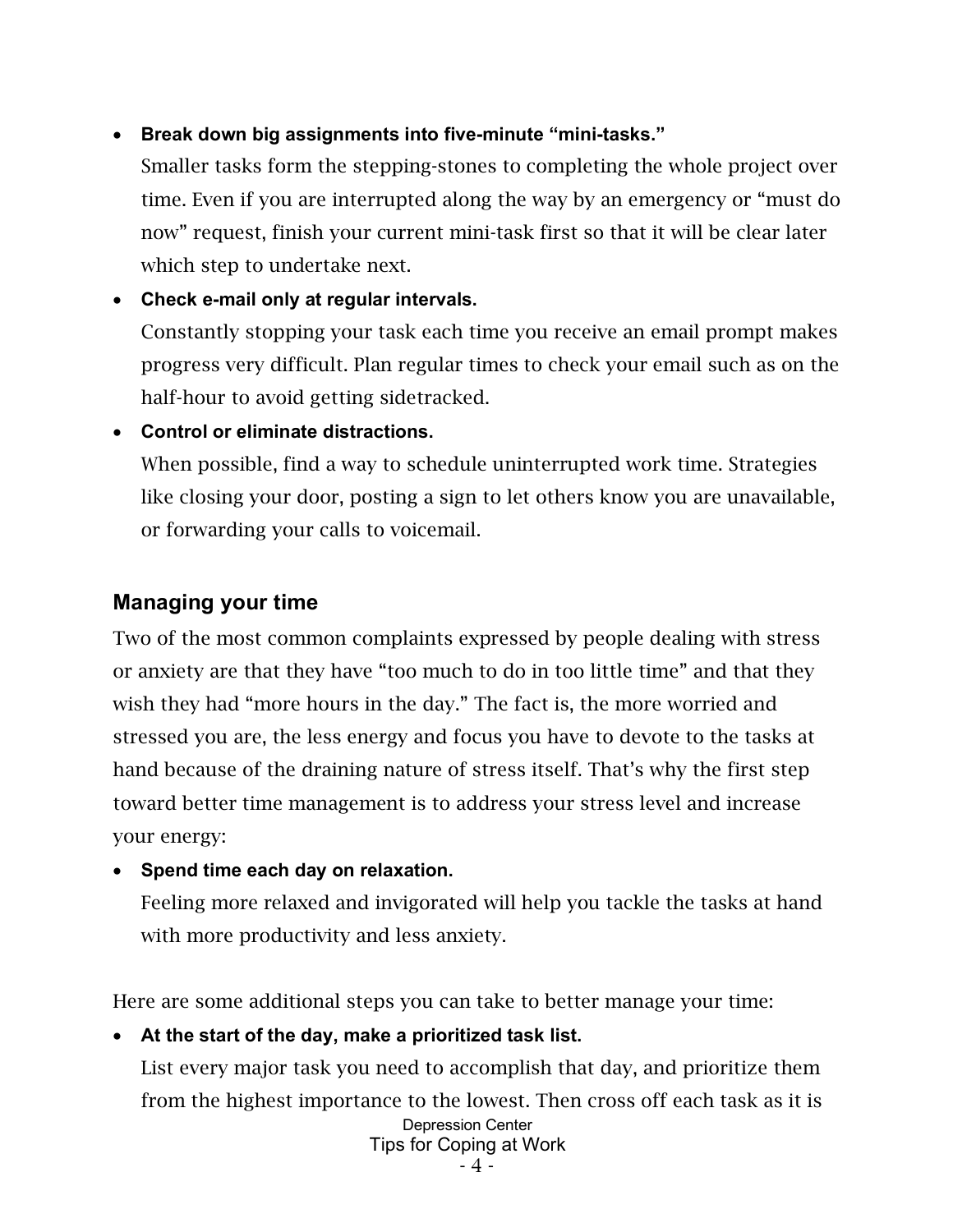finished (or delegated). If you do not complete all of the lower-priority tasks by day's end, don't worry – lower-priority tasks can wait until another time. Realizing this, and recognizing the accomplishments you have made during the day both serve to reduce stress and anxiety.

• **List all of the tasks you need to address during the next day, week, month and year.**

Rank these tasks by importance (such as "3" for critical, "2" for important, "1" for optional). Then, write out a plan for when and how you will accomplish the higher ranking tasks. Post the list and chart your progress, focusing first on the most essential tasks. Remember to delegate whatever tasks you can. Remember, you can't do everything. Do the best you can with the time and energy available.

- **Regularly clean up and organize your work and living spaces.** Arrange your work materials, making sure that what you need is organized in a logical, user- friendly system that works best for you.
- **Use a planner throughout the day.**
	- A daily planner is portable, and can be useful in planning, checking off, and reassessing again and again. Select a planner you will like and use, whether it is the traditional paper type or an electronic organizer.

## **Managing conflict**

Disagreements are a natural part of human interaction, not necessarily the sign of personality problems. Each person has a different set of experiences, and sometimes the needs of one person conflict with the needs of others. Conflict can be seen as an opportunity to find out something you didn't know before; namely, the other person's point of view.

Conflict management experts agree that there is one easy, inexpensive and always available tool to resolve a disagreement: listening. The challenge is that often, the time when we most need to listen is the time we are least willing to do so.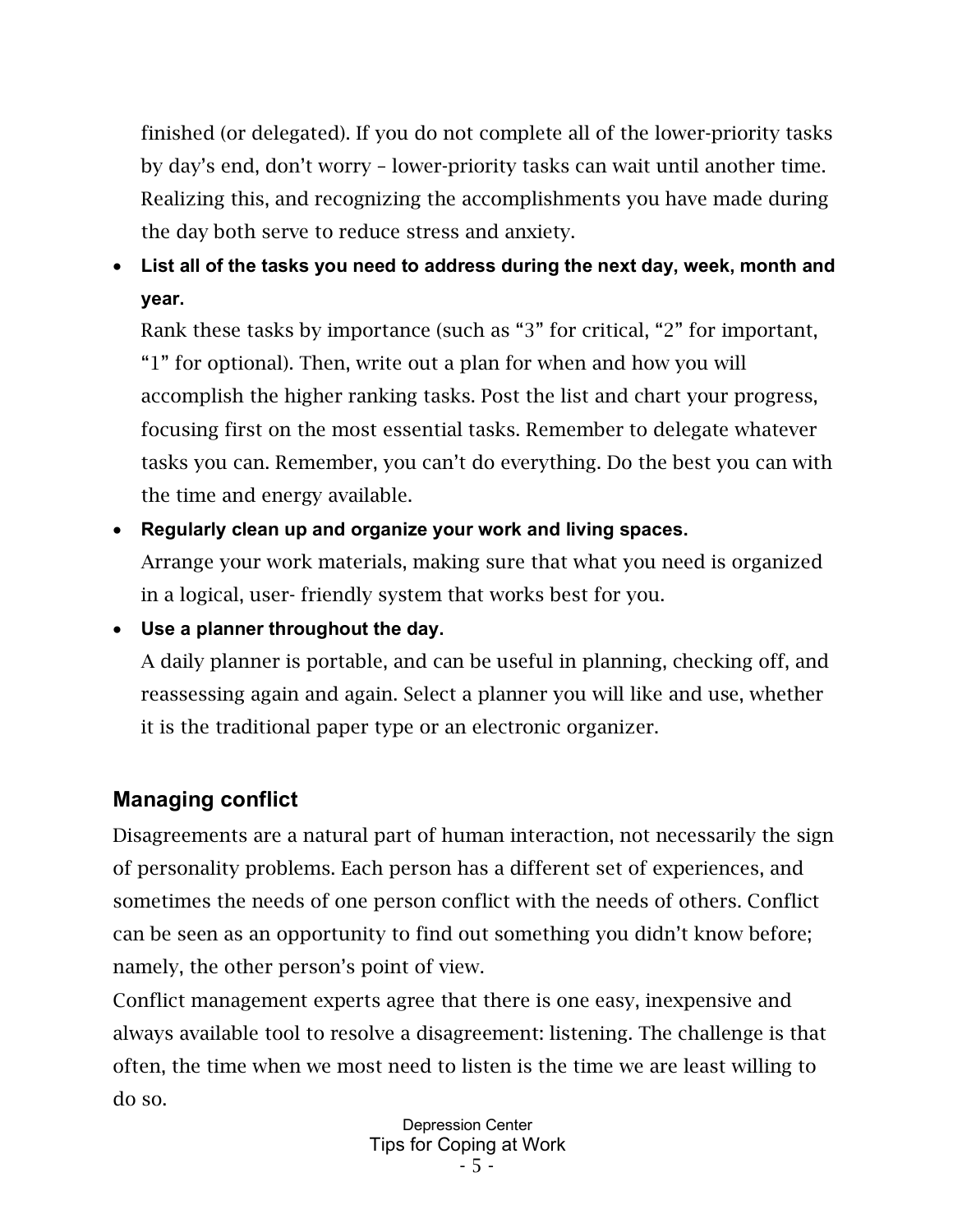Although it can be difficult, you can make listening work for you. Try these steps to help manage the inevitable conflicts you may face at work and at home:

• **Be calm.**

When you are upset, physical and chemical changes occur in your body that can affect your thoughts, feelings and even body language, making it difficult to problem-solve. Breathe deeply, count to ten, take a quick walk around the building, or take some other action to return your body to a more rational state.

- **Give yourself time to consider whether and how to approach the other person.** Ask yourself these questions:
	- o What set me off? What am I really upset about?
	- o What's the problem that needs to be resolved between us?
	- o Is this really important, or is it too petty to matter?
	- o Am I jumping to conclusions about the other person's motives?
- **Gently let the other person know you're troubled.**

Even though you've been giving the problem serious thought, that doesn't mean the other person has. Your concern may take them by surprise. Find a quiet private time and place to say, "I'm upset about , and I'd like to find a time we can talk about it." Remember that this is an invitation, not a challenge, so your tone should remain as neutral as possible. Make this invitation face to face, not by e-mail which can serve to escalate the disagreement.

- **Schedule a private place and time to talk.** Make sure you're away from where others can overhear, and that there is enough time available for you both to talk.
- **Invite the other person to describe his/her version of what has happened first.** Since you've initiated the conversation, you're responsible for its effectiveness. The other person is much more likely to listen to you once he/she feels heard. Remember that the other person may feel awkward or

Depression Center Tips for Coping at Work - 6 -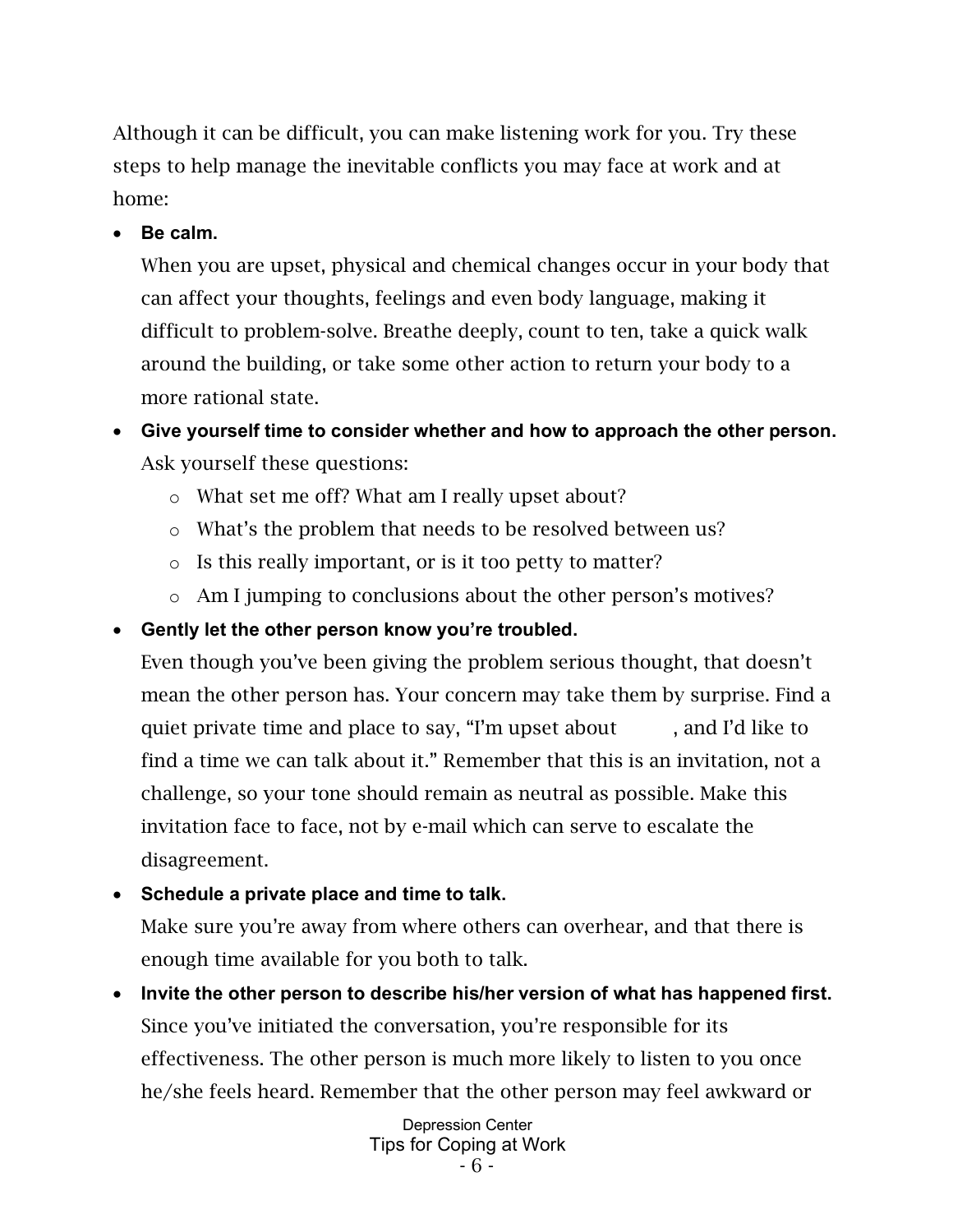defensive. Your request to hear their story must be genuine, and may need to be repeated.

#### • **Stay with it until you resolve it.**

Your goal is to see the situation through the other person's eyes and learn all you can about the situation. Encourage the person to continue. Stifle any body language that signals disagreement (such as rolling eyes, shaking head, etc.). If you're not clear about what's being said, ask for clarification. Summarize what you've heard and allow the other person to confirm whether or not you heard it correctly.

### • **Don't argue with their story.**

This can be very challenging, but remember: this is not a debate. You need to know what is going on in the other person's mind. You may strongly disagree with or be upset by what is said, and it is a test of strength to listen without responding. But that is exactly what you need to do.

# • **Ask if they're willing to hear your side of what happened.** Most people will be willing to listen, even if grudgingly.

• **Describe exactly what you saw, thought, understood or felt.** Make your points in ways that tell your story without assigning blame. For example, instead of saying, "it was impossible to deal with you," try "I was too uncomfortable to say anything."

## • **Take time to mull it over together.**

Make sure each person understood the other. Are there more questions you've raised for each other? Do you now see the problem that needs solving? Is this an occasion where you should "agree to disagree?" Are you both willing to do that and move on?

## • **Work out the resolution together.**

What might you be willing to change? What do you still want the other person to change? Try and find something you can both agree to try out for a week or two, and then regroup to see whether it is working.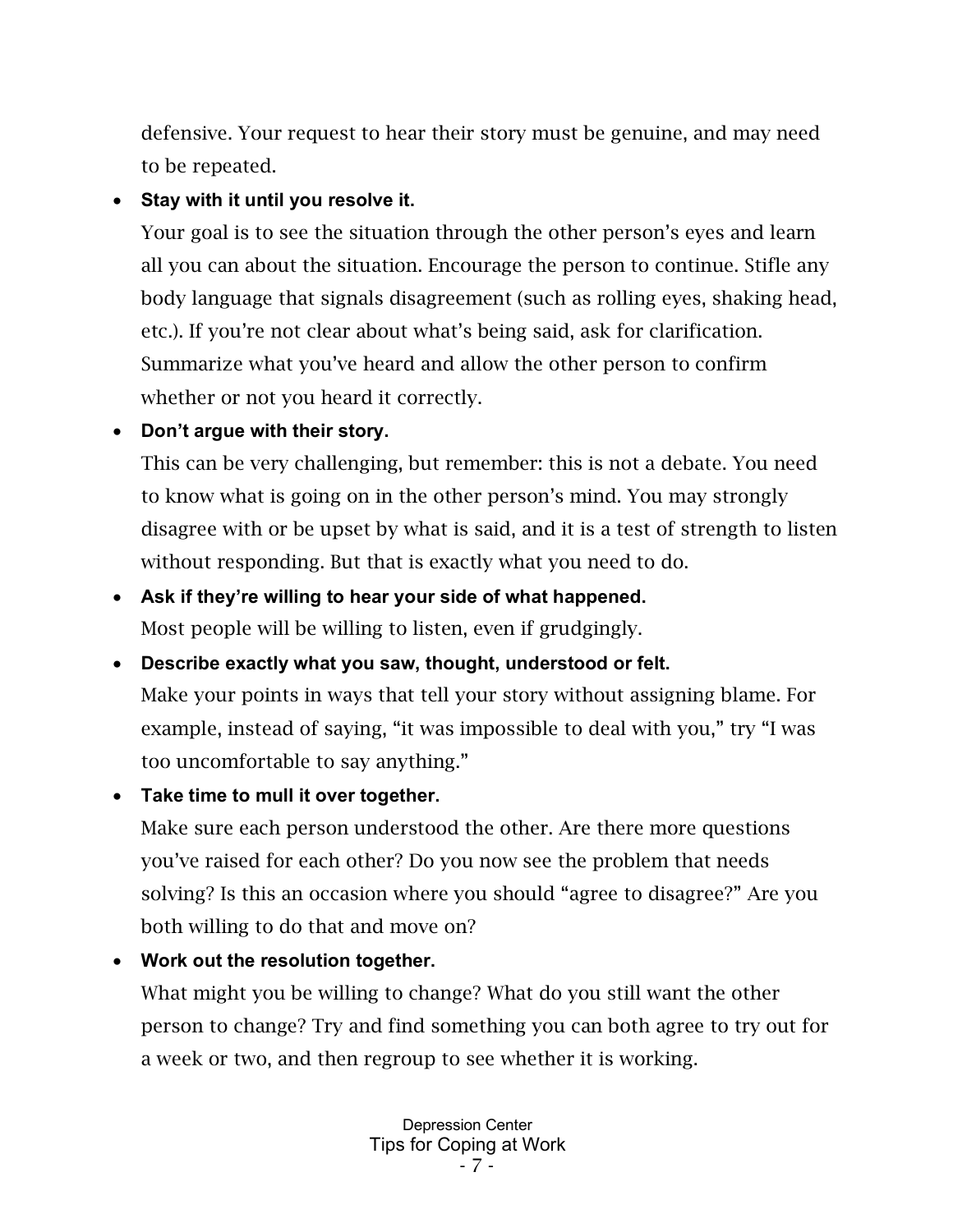#### • **Finally, find a way to say thanks.**

The other person has agreed to work through this with you. It wasn't easy for either of you, and you both deserve to be acknowledged for your efforts.

## **Striving for a work/life balance**

Whether raising children, pursuing education or a hobby, or taking care of an elderly relative, balance is something everyone strives to achieve. Sometimes, the key is not in better balancing, but rather in reducing the amount of conflict between these different aspects of life.

The conflict that can arise between different priorities can be divided into three types:

- Time-based conflict occurs when there are not enough hours in the day to accomplish everything.
- Strain-based conflict occurs when the worries of one area of life spill into another, for example, when you are preoccupied about work obligations while at home, or vice versa.
- Role-behavior conflict occurs when your interactions in one area of life are inconsistent with your interactions in another area. A good example is when one's work style is characterized by efficiency and professionalism. These qualities may not be as highly valued at home, where more affection and patience are needed for parenting.

Here are some tips to help reduce the conflict that can arise between work and family:

• **Prioritize.**

Learn time-management strategies.

• **Outsource.**

Employ others to take on routine household tasks, so that you can focus on